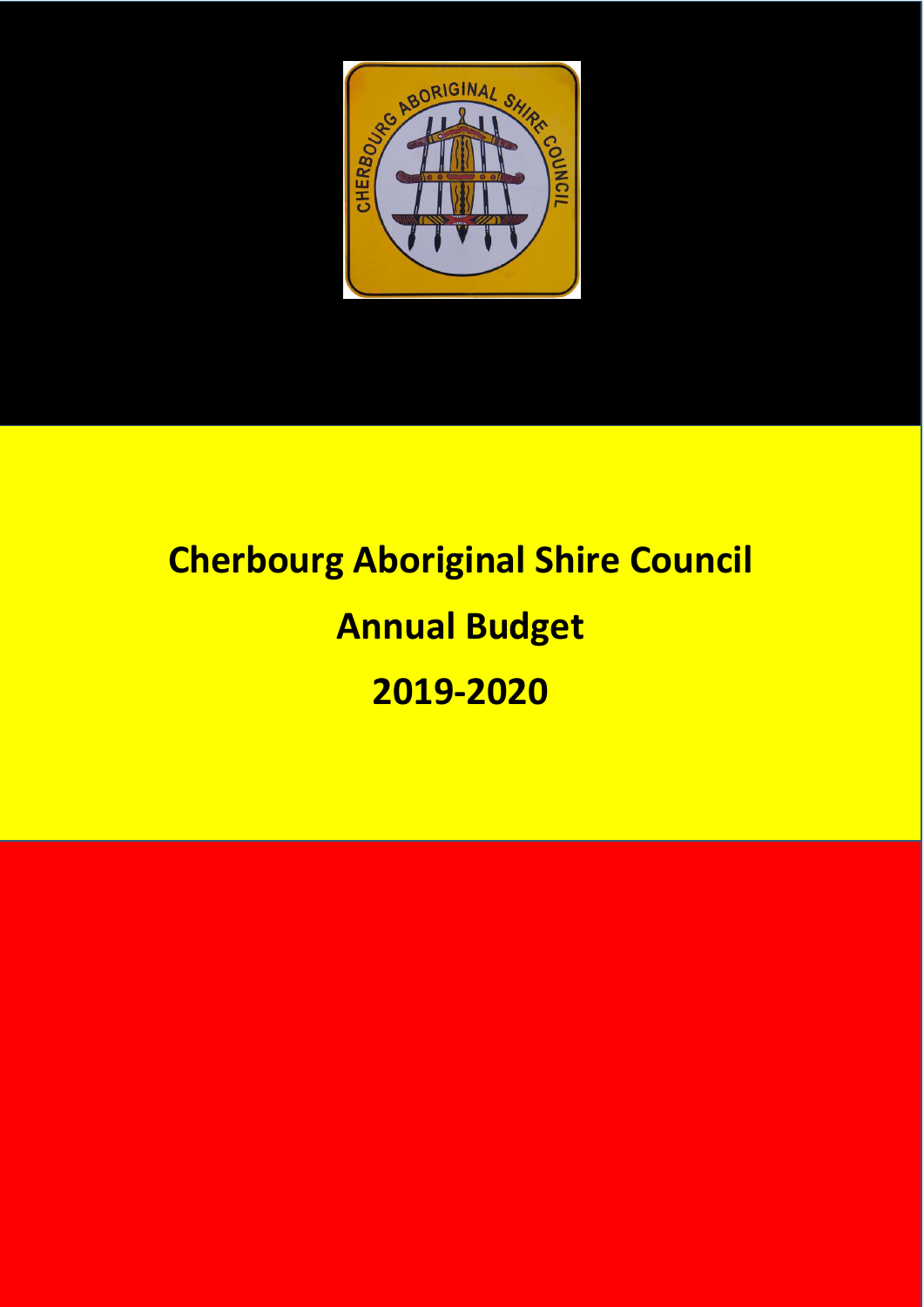# **Cherbourg ABORIGINAL SHIRE COUNCIL BUDGET DOCUMENTS 2019/2020**

# *Table ofContents*

- Budget Highlights 2019/2020
- Statement of Comprehensive Income (Statement of Income and Expenditure and the Long Term Financial Forecast
- Statement of Financial Position and the Long Term Financial Forecast
- Financial Sustainability Measures
- 2019/2020 Revenue Statement
- 2019/2020 Revenue Policy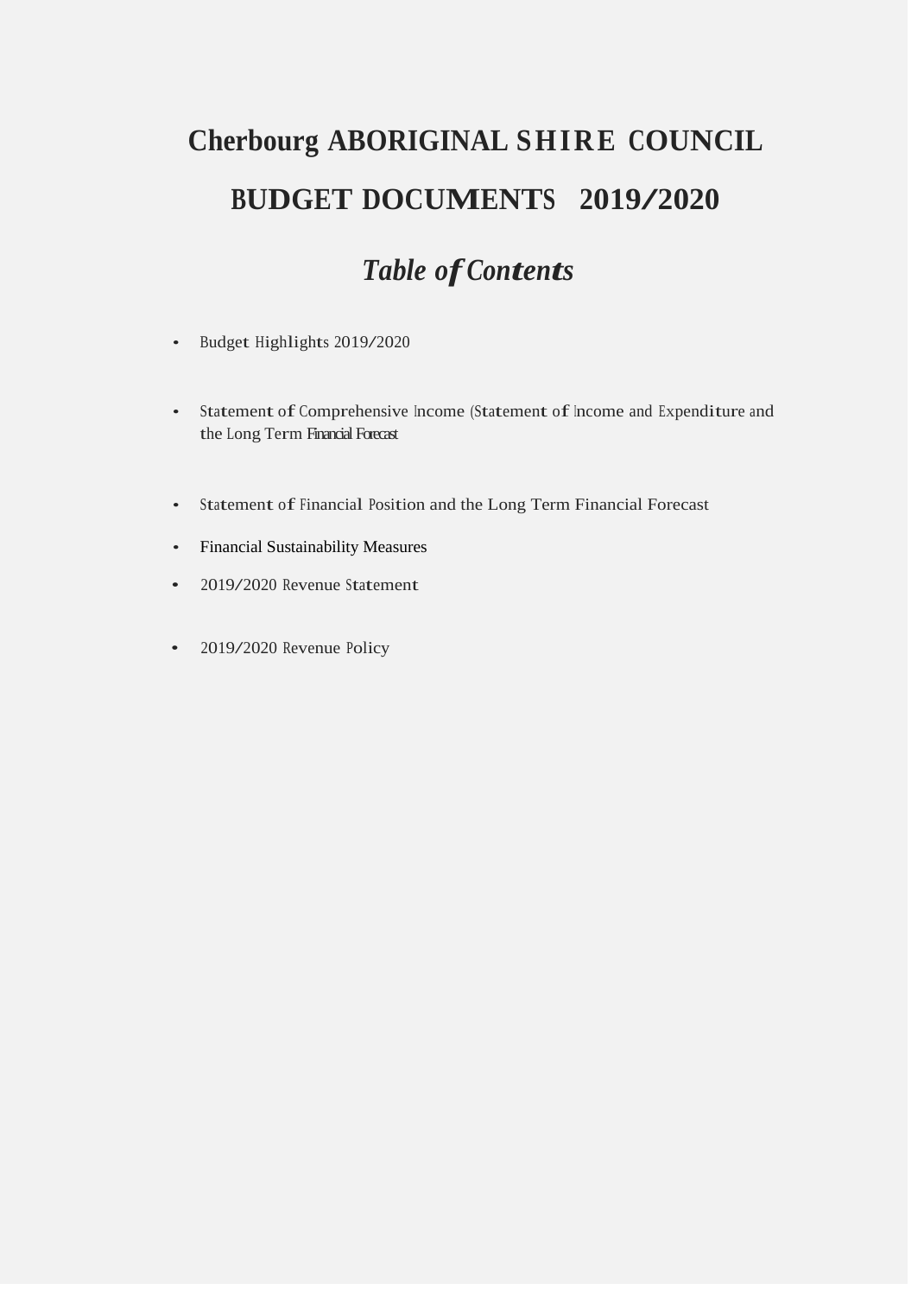#### **CHERBOURG ABORIGINAL SHIRE COUNCIL**

#### **BUDGET HIGHLIGHTS 2019/2020**

Cherbourg Aboriginal Shire Council formally adopted its budget for 2019/20 on 04/07/2019.

The following is a snapshot of some of the programs and operational areas that will be funded.

#### **Council's Capital Works for 2019/2020:**

- DILGP Rehabilitation of Ponds: \$100,000
- Cherbourg Material Recovery Facility Upgrade Stage 4: \$999,297
- Department of Industry, Innovation and Science Safer Communities Fund Round-3:\$987,000
- Department of Prime Minister and Cabinet Murgon to Cherbourg Footpath: \$1,500,000
- Cherbourg Rising Main: \$1,037,500
- Cherbourg Solid Waste: \$1,082,000
- Cherbourg Waste Water: \$465,000
- W4O3 Projects
	- Historical Precinct Upgrade: \$95,000
	- Cherbourg Town Pathway Extension: \$75,00
	- **Sports Centre Upgrade: \$150,00**
	- Roads and Kerbing :\$249,000
	- Cherbourg Memorial Park Upgrade:\$18,000
	- Cherbourg Radio Station Upgrade : \$80,000
	- Security Fencing and Public Waste Bins: \$95,000
	- Job Active Hub Structural Upgrade :\$35,000
	- Demolition Project : \$85,000
	- Lighting Replacement : \$28,000
	- **Large Shed Ventilation and Insulation Projects : \$50,000**
	- Converting Small Park to Sports Field :\$25,000
	- Roadway Fencing : \$100,000
	- Cherbourg Town Entrance Beautification :\$35,000
	- Sewerage Pump Well Infrastructure \$80,000

#### **Building and Construction**

During the coming 12 months, Council will be contracting to the Department of Housing and Public works for

- New Housing Builds: \$2.35M
- Existing Houses Major Upgrades: \$1.35M
- Responsive maintenance to Houses: \$3.5M

#### **Roads and Civil Construction**

Council has allocated \$199,243 under the Roads to Recovery Program and \$ 43,543 under the TIDS program.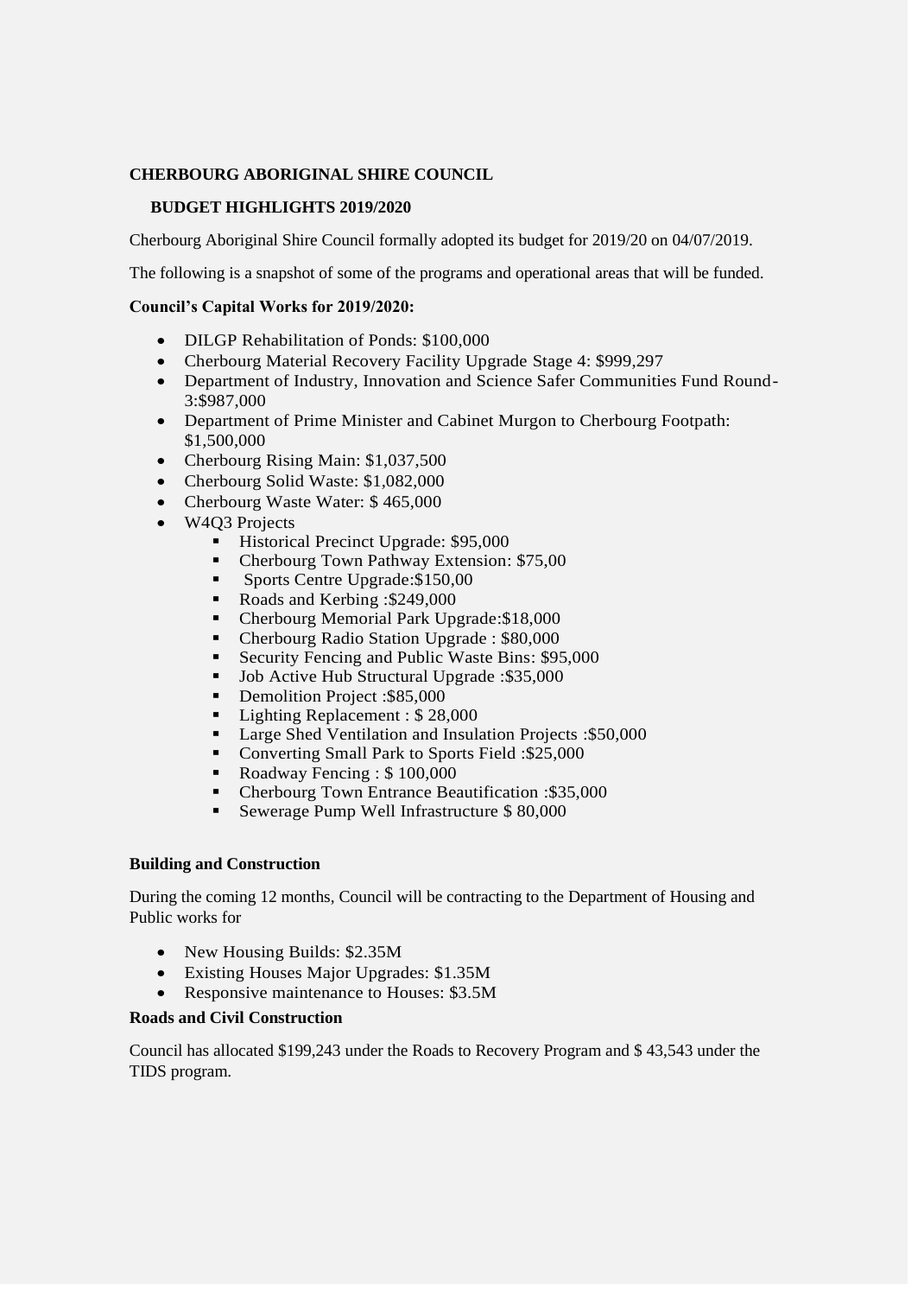#### **Operational Areas**

#### *Community services:*

Council will receive operating grant of \$1.27 M from Commonwealth and State Governments for the following*:*

Indigenous Knowledge Centre: \$21,000

Sports and Recreation: \$215,000

Cherbourg Radio Station: \$309,000

Community Inclusion Capacity Development Program: \$390,000

ATSI Public Health: \$167,000

Community Support Grant: \$80,000

Indigenous Economic Development Grant: \$80,000

School Based Traineeship and Get Ready QLD: \$11,980:

#### *Enterprise:*

Council has budgeted operating revenue of \$1.32M from the following Council enterprises:

Joinery: \$365,000

Materials Recycling Facility: \$745,000

Cattle and Produce farm: \$210,000

#### *Rental Houses, Building and Fees & Charges:*

Council has budgeted recurrent revenue of \$2.45M for Rental houses, building and Fees  $\&$ Charges.

#### *Essential Services Programs:*

An amount of \$660,985 has been allocated for the areas of water supply, sewerage and parks and gardens to ensure that essential services are maintained to a standard to ensure that Cherbourg Residents receive a service equal to any other town in Queensland*.*

#### **Councillors, Management and Administration***:*

Operating revenue for Councillors, Management and Administration across all operations of council will receive an allocation of \$1.74 M.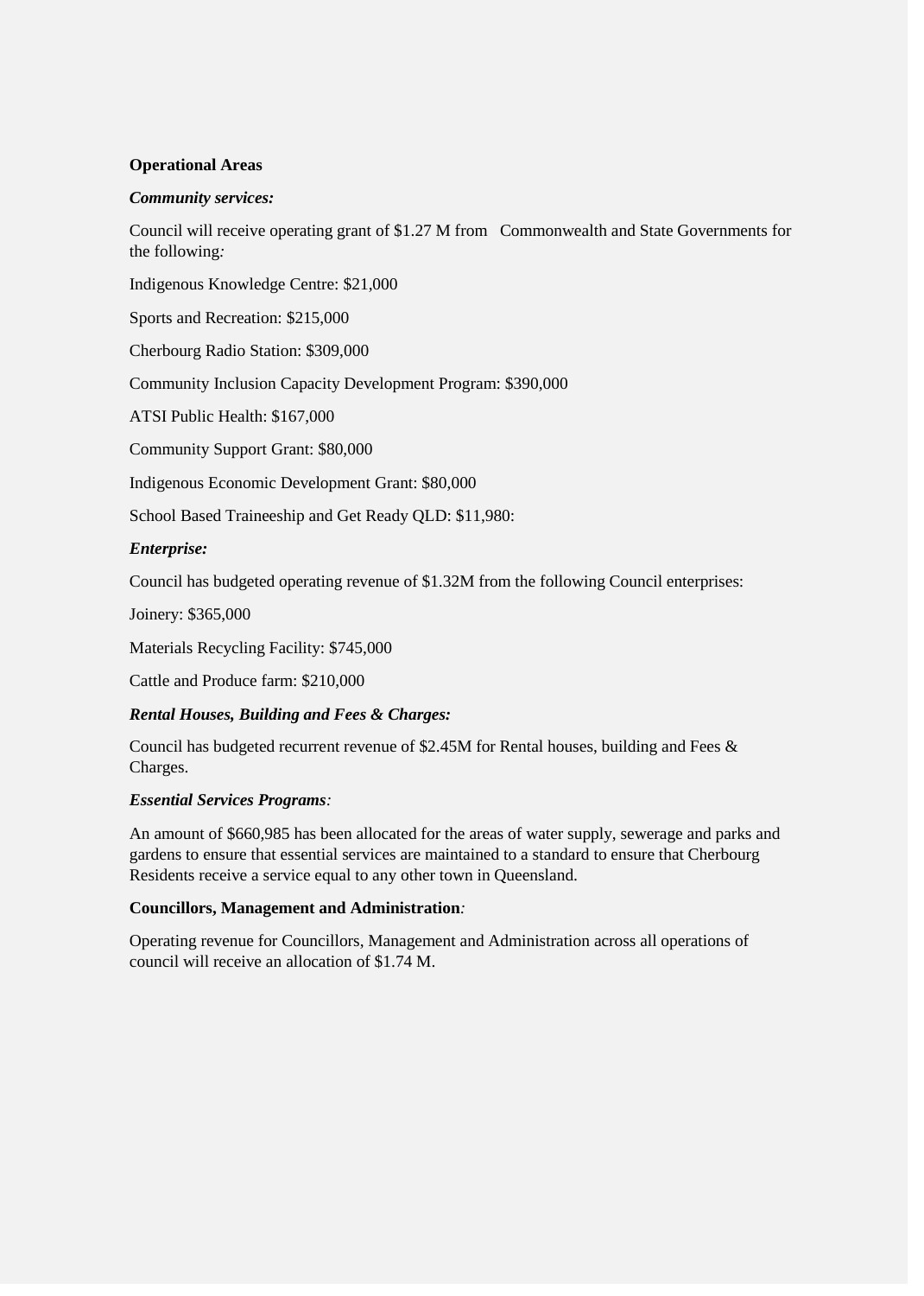#### **General Overview**

The budget overall reflects the operating revenue of \$ 22.64 M and expenditure of \$ 22.64 M .Our budgeted key financial metrics such as assets Susiatanibility Ratio and Net Financial Liabilities are within or better than the targets recommended by the State Government .

Operating Surplus Ratio -21%

Assets Sustainability Ratio 124 %

Net Financial Liabilities Ratio -65 %

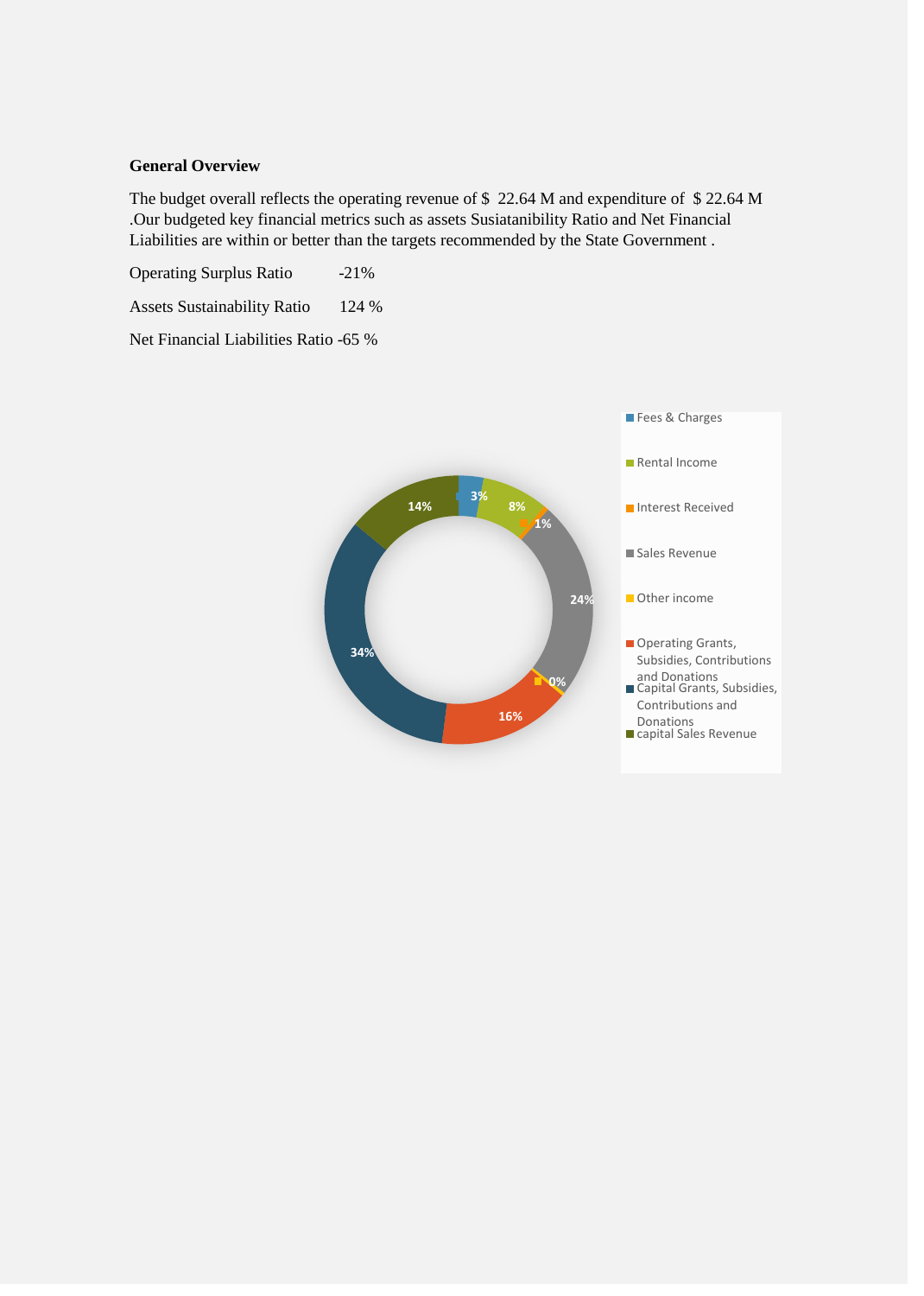

# **Council's Budgeted Statement of Comprehensive Income**

| Cherbourg Aboriginal Shire Council                 |               |               |               |                             |               |               |               |                                                         |               |               |               |
|----------------------------------------------------|---------------|---------------|---------------|-----------------------------|---------------|---------------|---------------|---------------------------------------------------------|---------------|---------------|---------------|
| Long Term Financial Plan 2019/20 -2028/29          |               |               |               |                             |               |               |               |                                                         |               |               |               |
| <b>Statement of Projected Comprehensive Income</b> |               |               |               |                             |               |               |               |                                                         |               |               |               |
|                                                    |               |               |               |                             |               |               |               |                                                         |               |               |               |
|                                                    |               |               |               |                             |               |               |               |                                                         |               |               |               |
|                                                    | 2019-20       | 2020-21       | 2021-22       | 2022-23                     | 2023-24       | 2024-25       | 2025-26       | 2026-27                                                 | 2027-28       | 2028-29       | 2029-30       |
|                                                    | $\mathbf{f}$  |               |               | \$                          | \$            | \$            | \$            |                                                         | $\hat{z}$     | \$            | \$            |
| Income                                             |               |               |               |                             |               |               |               |                                                         |               |               |               |
| Revenue                                            |               |               |               |                             |               |               |               |                                                         |               |               |               |
| <b>Recurrent revenue</b>                           |               |               |               |                             |               |               |               |                                                         |               |               |               |
| Fees and charges                                   | 698,231.00    | 712,195.62    | 726,439.53    | 740,968.32                  | 755,787.69    | 770,903.44    | 786,321.51    | 802,047.94                                              | 818,088.90    | 834,450.68    | 851,139.69    |
| Rental income                                      | 1,760,000.00  | 1,795,200.00  | 1,831,104.00  | 1,867,726.08                | 1,905,080.60  | 1,943,182.21  | 1,982,045.86  | 2,021,686.78                                            | 2,062,120.51  | 2,103,362.92  | 2,145,430.18  |
| Interest received                                  | 125,300.00    | 127,806.00    | 130,362.12    | 132,969.36                  | 135,628.75    | 138,341.32    | 141,108.15    | 143,930.31                                              | 146,808.92    | 149,745.10    | 152,740.00    |
| Sales revenue                                      | 5,535,000.00  | 5,645,700.00  | 5.758.614.00  | 5,873,786.28                | 5.991.262.01  | 6.111.087.25  | 6.233.308.99  | 6.357.975.17                                            | 6,485,134.67  | 6.614.837.37  | 6,747,134.11  |
| Other income                                       | 98,500.00     | 100,470.00    | 102,479.40    | 104,528.99                  | 106,619.57    | 108,751.96    | 110,927.00    | 113.145.54                                              | 115,408.45    | 117,716.62    | 120,070.95    |
| Grants, subsidies, contributions and donations     | 3,683,298.00  | 3,756,963.96  | 3,832,103.24  | 3,908,745.30                | 3,986,920.21  | 4,066,658.61  | 4,147,991.79  | 4,230,951.62                                            | 4,315,570.65  | 4,401,882.07  | 4,489,919.71  |
|                                                    | 11.900.329.00 | 12,138,335.58 | 12.381.102.29 | 12.628.724.34               | 12.881.298.82 | 13,138,924.80 | 13,401,703.30 | 13,669,737.36                                           | 13,943,132.11 | 14.221.994.75 | 14,506,434.65 |
| <b>Capital revenue</b>                             |               |               |               |                             |               |               |               |                                                         |               |               |               |
| Grants, subsidies, contributions and donations     | 7,693,583.00  | 7,847,454.66  | 8 004 403 75  | 8,164,491.83                | 8,327,781.66  | 8,494,337.30  | 8,664,224.04  | 8,837,508.52                                            | 9,014,258.70  | 9,194,543.87  | 9,378,434.75  |
| Sales revenue                                      | 3,050,000.00  | 3,111,000,00  | 3,173,220.00  | 3,236,684.40                | 3,301,418.09  | 3,367,446.45  | 3,434,795.38  | 3,503,491.29                                            | 3,573,561.11  | 3,645,032.33  | 3,717,932.98  |
|                                                    | 10,743,583.00 | 10,958,454.66 | 11,177,623.75 | 11,401,176.23               | 11,629,199.75 | 11,861,783.75 | 12,099,019.42 | 12,340,999.81                                           | 12,587,819.81 | 12,839,576.20 | 13,096,367.73 |
|                                                    |               |               |               |                             |               |               |               |                                                         |               |               |               |
| <b>Total revenue</b>                               | 22,643,912.00 | 23,096,790,24 |               | 23,558,726.04 24,029,900.57 | 24,510,498.58 | 25,000,708.55 | 25.500,722.72 | 26,010,737.17                                           | 26,530,951.92 | 27.061.570.96 | 27,602,802.37 |
|                                                    |               |               |               |                             |               |               |               |                                                         |               |               |               |
| Expenses                                           |               |               |               |                             |               |               |               |                                                         |               |               |               |
| <b>Recurrent expenses</b>                          |               |               |               |                             |               |               |               |                                                         |               |               |               |
| Employee benefits                                  | 6,026,603.00  | 6.147.135.06  | 6.270.077.76  | 6,395,479.32                | 6,523,388.90  | 6,653,856.68  | 6,786,933.81  | 6,922,672.49                                            | 7,061,125.94  | 7,202,348.46  | 7,346,395.43  |
| Materials and services                             | 6,360,565.00  | 6,487,776.30  | 6,617,531.83  | 6,749,882.46                | 6,884,880.11  | 7,022,577.71  | 7,163,029.27  | 7.306.289.85                                            | 7.452.415.65  | 7,601,463.96  | 7,753,493.24  |
| Finance costs                                      | 8,000.00      | 8,160.00      | 8,323.20      | 8,489.66                    | 8,659.46      | 8,832.65      | 9,009.30      | 9,189.49                                                | 9,373.28      | 9,560.74      | 9,751.96      |
| Depreciation and amortisation                      | 2,013,405.00  | 2,053,673.10  | 2,094,746.56  | 2,136,641.49                | 2,179,374.32  | 2,222,961.81  | 2,267,421.05  | 2,312,769.47                                            | 2,359,024.86  | 2,406,205.35  | 2,454,329.46  |
| <b>Total Recurrent expenses</b>                    | 14.408.573.00 | 14.696.744.46 | 14.990.679.35 | 15.290.492.94               | 15.596.302.79 | 15.908.228.85 | 16,226,393.43 | 16.550.921.30                                           | 16.881.939.72 | 17,219,578.52 | 17,563,970.09 |
|                                                    |               |               |               |                             |               |               |               |                                                         |               |               |               |
| <b>Capital Expenses</b>                            | 8.235.339.00  | 8,400,045.78  | 8.568,046.70  | 8,739,407.63                | 8,914,195.78  | 9.092.479.70  | 9.274.329.29  | 9,459,815.88                                            | 9,649,012.20  | 9,841,992.44  | 10.038.832.29 |
|                                                    |               |               |               |                             |               |               |               |                                                         |               |               |               |
| <b>Total Expenses</b>                              | 22,643,912.00 | 23,096,790.24 | 23,558,726.04 | 24,029,900.57               | 24,510,498.58 | 25,000,708.55 |               | 25,500,722.72 26,010,737.17 26,530,951.92 27,061,570.96 |               |               | 27,602,802.37 |
|                                                    |               |               |               |                             |               |               |               |                                                         |               |               |               |
| Net result                                         |               | ٠             |               |                             |               |               |               |                                                         |               |               |               |
|                                                    |               |               |               |                             |               |               |               |                                                         |               |               |               |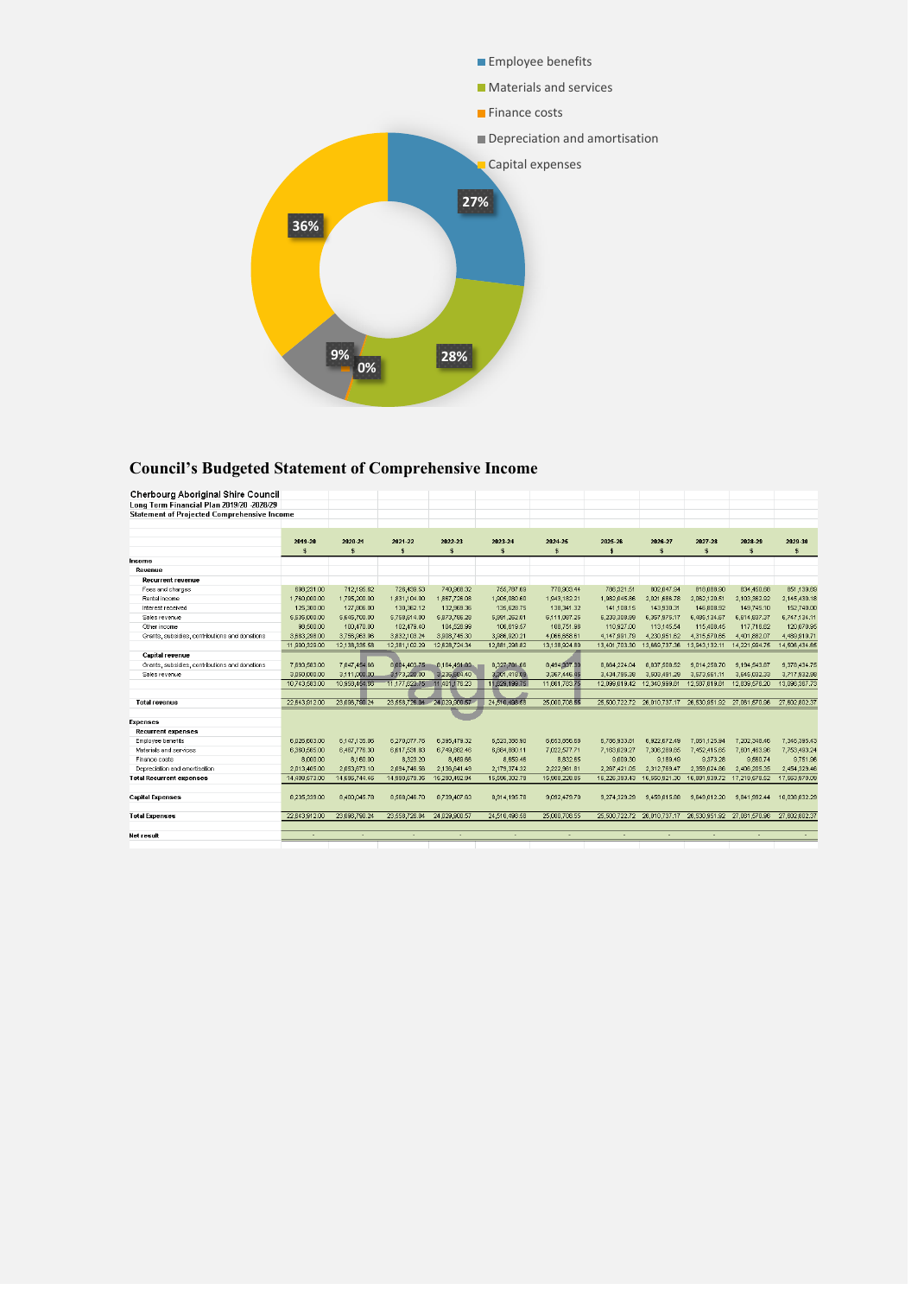## **Council's Budgeted Statement of Financial Position**

| Cherbourg Aboriginal Shire Council                        |                                |                                |                                |                                |                                |                                                                                                          |                                 |                                 |                                 |                                 |                                 |
|-----------------------------------------------------------|--------------------------------|--------------------------------|--------------------------------|--------------------------------|--------------------------------|----------------------------------------------------------------------------------------------------------|---------------------------------|---------------------------------|---------------------------------|---------------------------------|---------------------------------|
| Long Term Financial Plan 2019/20 -2028/29                 |                                |                                |                                |                                |                                |                                                                                                          |                                 |                                 |                                 |                                 |                                 |
| <b>Statement of Projected Financial Position</b>          |                                |                                |                                |                                |                                |                                                                                                          |                                 |                                 |                                 |                                 |                                 |
|                                                           |                                |                                |                                |                                |                                |                                                                                                          |                                 |                                 |                                 |                                 |                                 |
|                                                           | 2019-20                        | 2020-21                        | 2021-22                        | 2022-23                        | 2023-24                        | 2024-25                                                                                                  | 2025-26                         | 2026-27                         | 2027-28                         | 2028-29                         | 2029-30                         |
|                                                           | \$                             |                                |                                | Æ                              |                                |                                                                                                          |                                 |                                 | $\mathbf{f}$                    |                                 |                                 |
|                                                           |                                |                                |                                |                                |                                |                                                                                                          |                                 |                                 |                                 |                                 |                                 |
| Current assets                                            |                                |                                |                                |                                |                                |                                                                                                          |                                 |                                 |                                 |                                 |                                 |
| Cash and cash equivalents                                 | 8,034,863.76                   | 10,034,863.76                  | 12,034,863.76                  | 14,034,863.76                  | 16,034,863.76                  | 18,034,863.76                                                                                            | 20,034,863.76                   | 22,034,863.76                   | 24,034,863.76                   | 26,034,863.76                   | 28,034,863.76                   |
| Trade and other receivables                               | 1,033,278.00                   | 1,038,444.39                   | 1,043,636.61                   | 1,048,854.80                   | 1,054,099.07                   | 1,059,369.56                                                                                             | 1.064,666.41                    | 1,069,989.74                    | 1,075,339.69                    | 1,080,716.39                    | 1,086,119.97                    |
| nventories                                                | 150,974.00                     | 152,483.74                     | 154,008.58                     | 155,548.66                     | 157,104.15                     | 158,675.19                                                                                               | 160,261.94                      | 161,864.56                      | 163,483.21                      | 165,118.04                      | 166,769.22                      |
| <b>Biological assets</b>                                  | 255,816.00                     | 258,374.16                     | 260,957.90                     | 263,567.48                     | 266,203.16                     | 268, 865.19                                                                                              | 271,553.84                      | 274.269.38                      | 277.012.07                      | 279.782.19                      | 282,580.01                      |
| <b>Total current assets</b>                               | 9,474,931.76                   | 11,484,166.05                  | 13,493,466.85                  | 15,502,834.70                  | 17,512,270.13                  | 19,521,773.70                                                                                            | 21,531,345.95                   | 23,540,987.44                   | 25,550,698.73                   | 27,560,480.38                   | 29,570,332.97                   |
| Non-current assets                                        |                                |                                |                                |                                |                                |                                                                                                          |                                 |                                 |                                 |                                 |                                 |
| Property, plant and equipment<br><b>Biological assets</b> | 122,466,287.00                 | 124,466,287.00                 | 126,466,287.00                 | 128,466,287.00                 | 130.466.287.00                 | 132,466,287.00                                                                                           | 134,466,287.00                  | 136,466,287.00                  | 138,466,287.00                  | 140,466,287.00                  | 142,466,287.00                  |
| Total non-current assets                                  | 122,466,287.00                 | 124,466,287.00                 | 126,466,287.00                 | 128,466,287.00                 | 130,466,287.00                 | 132,466,287.00                                                                                           | 134,466,287.00                  | 136,466,287.00                  | 138,466,287.00                  | 140,466,287.00                  | 142,466,287.00                  |
|                                                           |                                |                                |                                |                                |                                |                                                                                                          |                                 |                                 |                                 |                                 |                                 |
| Total assets                                              | 131,941,218.76                 | 135,950,453.05                 | 139,959,753.85                 | 143,969,121.70                 | 147,978,557.13                 |                                                                                                          | 151,988,060.70 155,997,632.95   |                                 | 160,007,274.44 164,016,985.73   | 168,026,767.38                  | 172,036,619.97                  |
| Current liabilities                                       |                                |                                |                                |                                |                                |                                                                                                          |                                 |                                 |                                 |                                 |                                 |
| Trade and other payables                                  | 895,048.00                     | 912,948.96                     | 913,306.98                     | 931,215.10                     | 931,931.28                     | 949, 853. 73                                                                                             | 950,928.36                      | 968,872.29                      | 970,305.80                      | 988,278.41                      | 990,071.37                      |
| Provisions                                                | 131,181,00                     | 135,116.43                     | 139,169.92                     | 143.345.02                     | 147,645.37                     | 152,074.73                                                                                               | 156,636.97                      | 161,336.08                      | 166,176.17                      | 171.161.45                      | 176,296.29                      |
| Total current liabilities                                 | 1,026,229.00                   | 1,048,065.39                   | 1,052,476.90                   | 1,074,560.12                   | 1.079,576.65                   | 1,101,928.46                                                                                             | 1,107,565.33                    | 1,130,208.38                    | 1,136,481.97                    | 1,159,439.86                    | 1,166,367.66                    |
| Non-current liabilities                                   |                                |                                |                                |                                |                                |                                                                                                          |                                 |                                 |                                 |                                 |                                 |
| Trade and other payables                                  | 578,182.00                     | 556,364.00                     | 534,546.00                     | 512,728.00                     | 490,910.00                     | 469,092.00                                                                                               | 447,274.00                      | 425,456.00                      | 403,638.00                      | 381,820.00                      | 360,002.00                      |
| Provisions                                                | 141,106.00                     | 142,517.06                     | 143,942.23                     | 145,381.65                     | 146,835.47                     | 148,303.82                                                                                               | 149,786.86                      | 151,284.73                      | 152,797.58                      | 154,325.55                      | 155,868.81                      |
| Total non-current liabilities                             | 719,288.00                     | 698,881.06                     | 678,488.23                     | 658,109.65                     | 637,745.47                     | 617,395.82                                                                                               | 597,060.86                      | 576,740.73                      | 556,435.58                      | 536,145.55                      | 515,870.81                      |
|                                                           |                                |                                |                                |                                |                                |                                                                                                          |                                 |                                 |                                 |                                 |                                 |
| <b>Total liabilities</b>                                  | 1,745,517.00                   | 1,746,946.45                   | 1,730,965.13                   | 1,732,669.77                   | 1,717,322.12                   | 1,719,324.28                                                                                             | 1,704,626.19                    | 1,706,949.11                    | 1,692,917.55                    | 1,695,585.41                    | 1,682,238.47                    |
| Net community assets                                      | 130,195,701.76                 | 134,203,506.60                 | 138,228,788.72                 | 142,236,451.93                 | 146, 261, 235.01               | 150,268,736.42                                                                                           | 154,293,006.76                  | 158,300,325.34                  | 162,324,068.19                  | 166,331,181.97                  | 170,354,381.49                  |
|                                                           |                                |                                |                                |                                |                                |                                                                                                          |                                 |                                 |                                 |                                 |                                 |
| Asset revaluation surplus<br>Retained surplus             | 42,964,581.58<br>87,231,120.18 | 44,287,157.18<br>89,916,349.42 | 45,615,500.28<br>92,613,288.44 | 46,938,029.14<br>95,298,422.79 | 48,266,207.55<br>97,995,027.46 | 49,588,683.02<br>100,680,053.40                                                                          | 50,916,692.23<br>103,376,314.53 | 52,239,107.36<br>106,061,217.98 | 53,566,942.50<br>108,757,125.68 | 54,889,290.05<br>111,441,891.92 | 56,216,945.89<br>114,137,435.60 |
|                                                           | 130 195 701 76                 | 134 203 506 60                 | 138 228 788 72                 | 142 236 451 93                 |                                | 146 261 235 01 150 268 736 42 154 293 006 76 156 300 325 34 162 324 068 19 166 331 181 97 170 354 381 49 |                                 |                                 |                                 |                                 |                                 |
| Total community equity                                    |                                |                                |                                |                                |                                |                                                                                                          |                                 |                                 |                                 |                                 |                                 |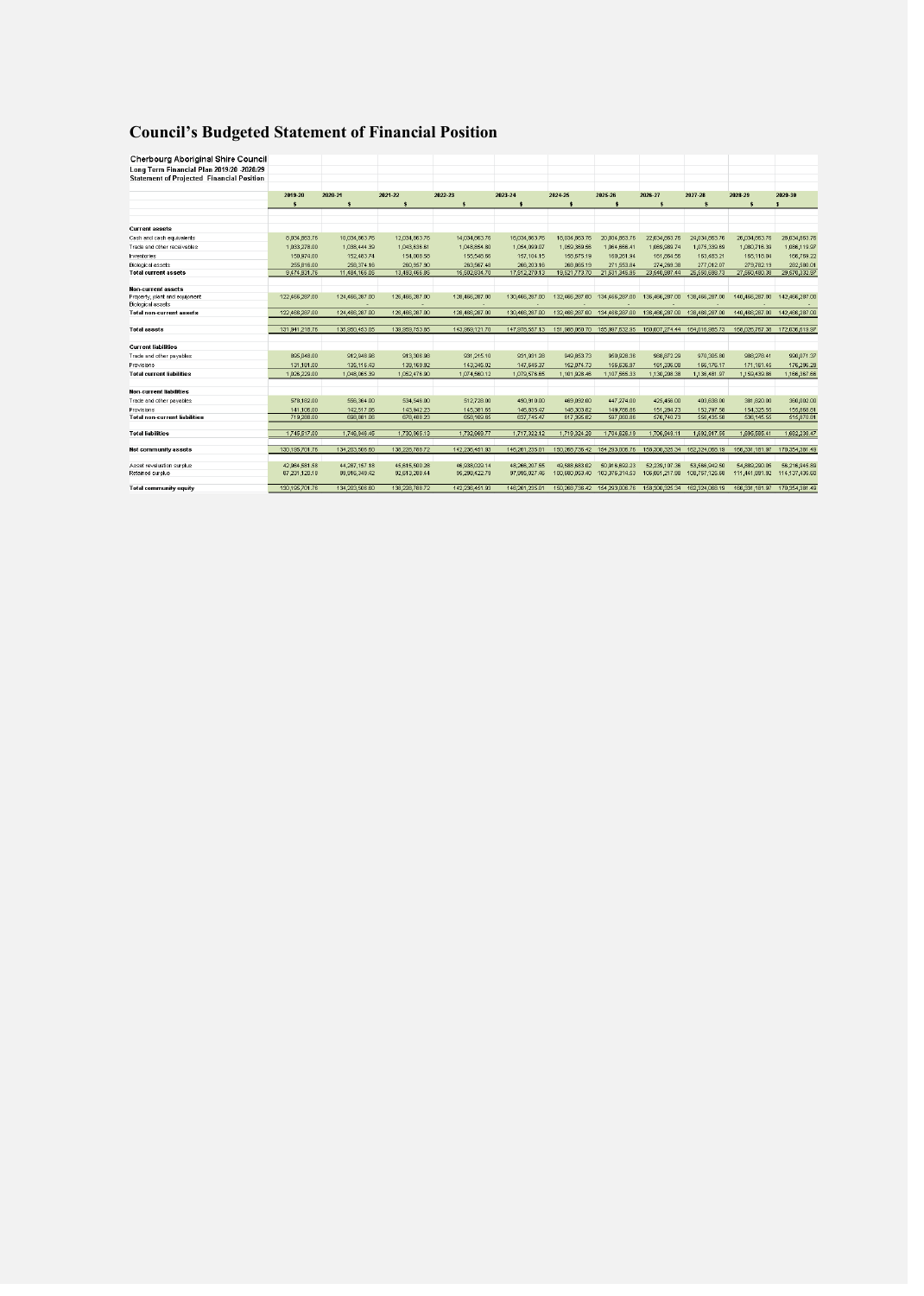#### **Financial Sustainability Measures**:

#### **Operating Surplus Ratio:**

The target for the operating surplus ratio is between 0 and 10%. Since Cherbourg Aboriginal Shire Council is highly dependent on external grant funding, operating Surplus ratio is budgeted at a deficit of 21.08%. In future years' forecasts indicate Council will operate below benchmark. Cherbourg Aboriginal shire council is aware of the need to generate its own revenues from its own operations and reduce its spending levels in the short-term.



#### **Asset Sustainability Ratio:**

The target for this ratio is greater than 90%. Cherbourg Council will meet the benchmarks recommended in respect to Asset Sustainability Ratio. It is predicted that Council will meet the benchmarks in all of coming years.

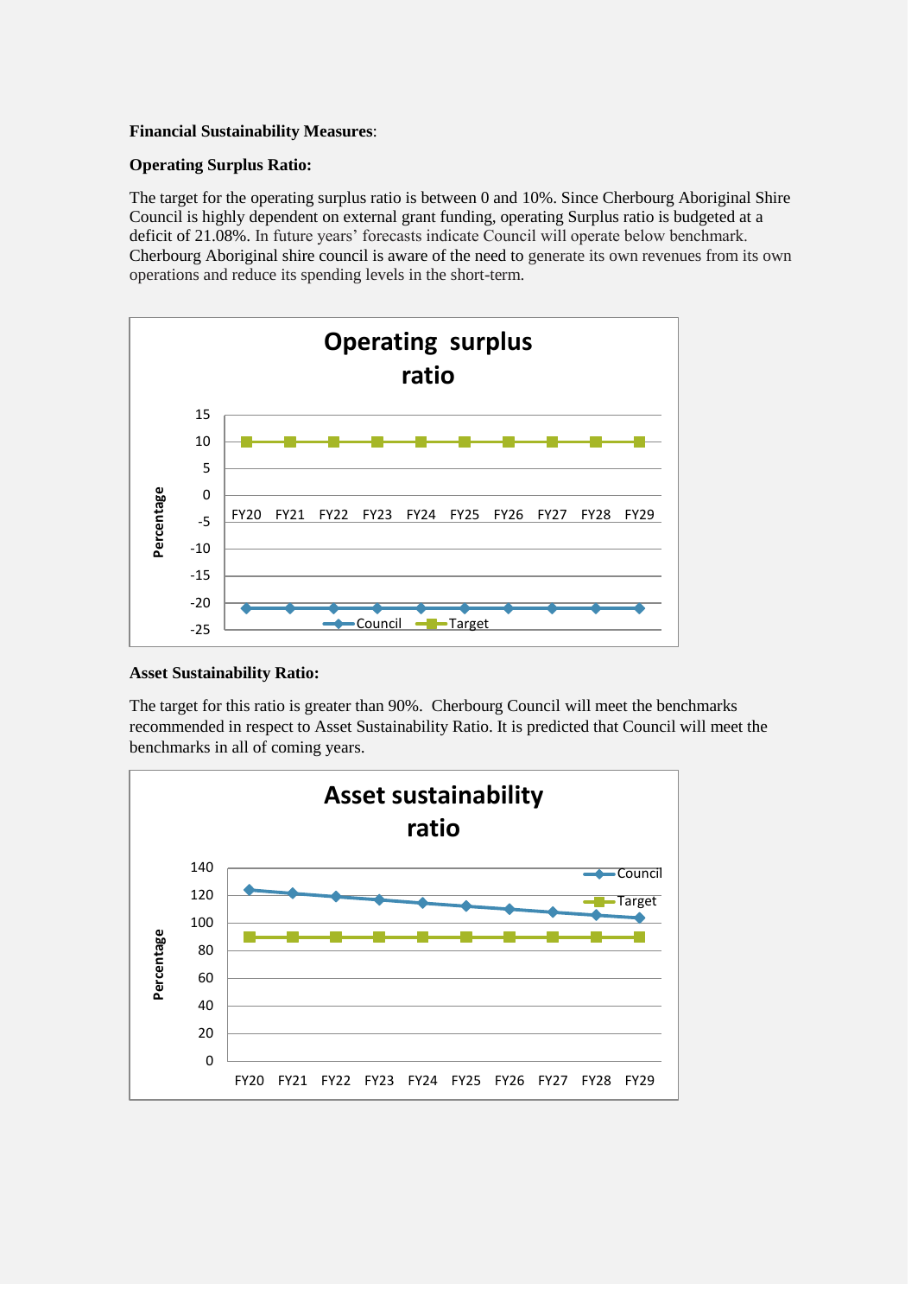#### **Net Financial Liabilities Ratio:**

The target for this ratio is less than 60%. Council expected no borrowings and low liabilities in 2019/20 and thus Net Financial Liabilities will be within the targets recommended by the State Government .It is predicted that Council will meet the benchmarks in all of coming years. The net financial liabilities ratio indicates that while Council's capital structure appears adequate for its size. If council intends to obtain debt funding for future capital projects, its negative operating surplus ratio suggests council may experience difficulty in repaying this debt.

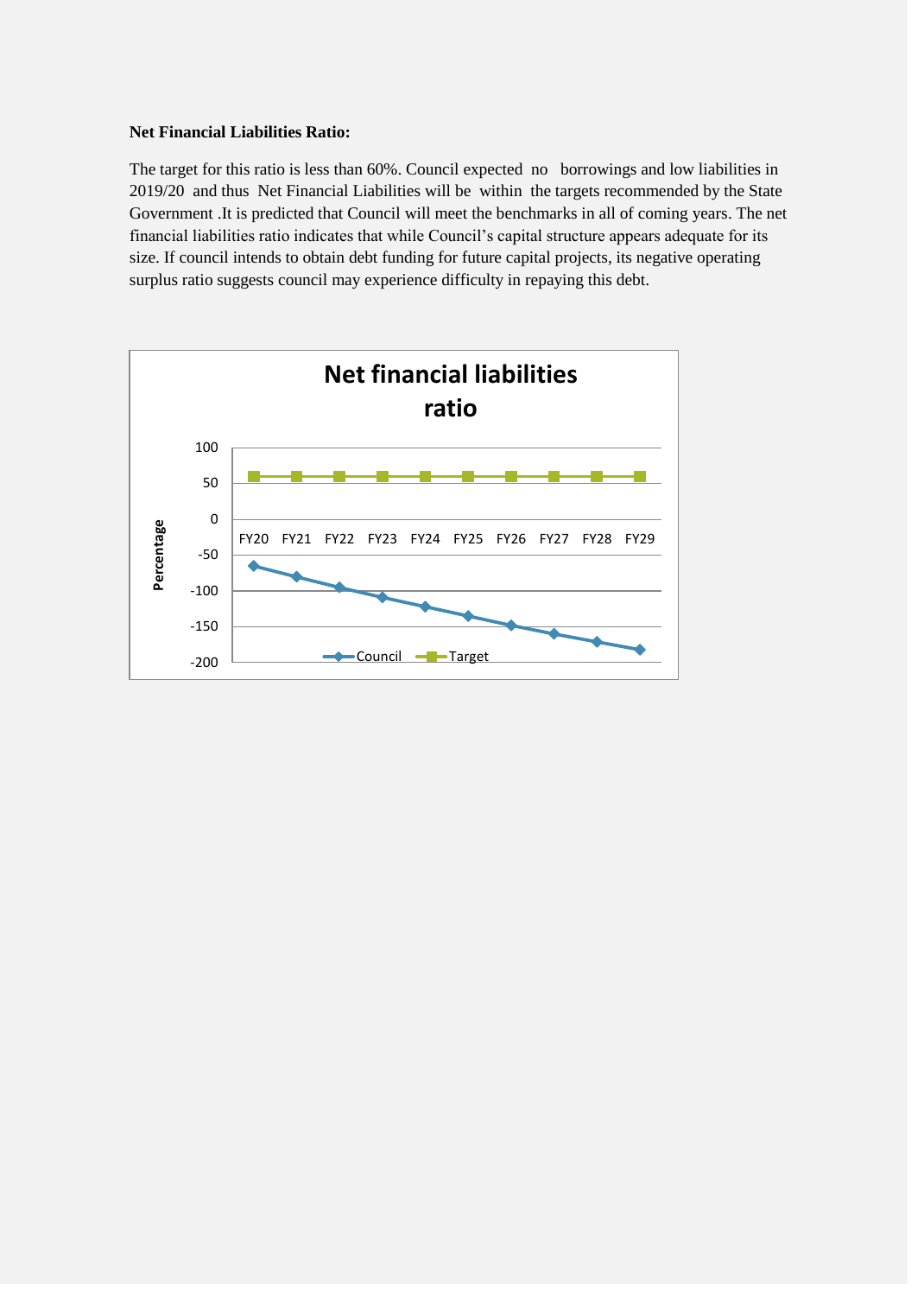# CHERBOURG ABORIGINAL SHIRE COUNCIL

# Fees and Charges schedule 2019/2020

Section 94 of the Local Government Act 2009 and Section 106 of the Local Government (Finance, Plans and Reporting) Regulation 2010 require the Council to adopt a revenue Statement for each financial years and to include certain information therein.

The purpose of the revenue statement is to set out the revenue measures adopted by Council to frame the 2019/2020 Budget.

Cherbourg Aboriginal Shire Council will be guided by the principle of user pays in the making of rates and charges. Fees and charges are determined by resolution at Council's budget meeting each year and become effective from  $1<sup>st</sup>$  July.

Council is required to raise an amount of revenue it sees as being appropriate to maintain assets and provide services to the shire as whole. Council will levy general rates based on the unimproved capital value of the land in conjunction with a minimum general rate.

Council expects to marginally increase the operating capability in 2019/2020 to maintain and deliver services to the reasonable expectation of the community. Apart from General rates and Utility charges Council has not levied any special or separate rate.

#### **ANIMAL REGISTRATIONS**

| Dogs   | - Entire                              | \$50.00    |
|--------|---------------------------------------|------------|
|        | Speyed                                | \$15.00    |
| Horses | $\sim$                                | \$100.00   |
| Cats   | - Entire                              | \$50.00    |
|        | Speyed                                | \$10.00    |
|        | <b>CEMETERIES</b>                     |            |
|        | Excavate and internment -             | \$1,495.00 |
|        | <b>OFFICE COPYING/PRINTING COSTS</b>  |            |
|        | Minutes of Council meeting (per copy) | \$20.00    |
|        | Annual Report (per copy)              | \$40.00    |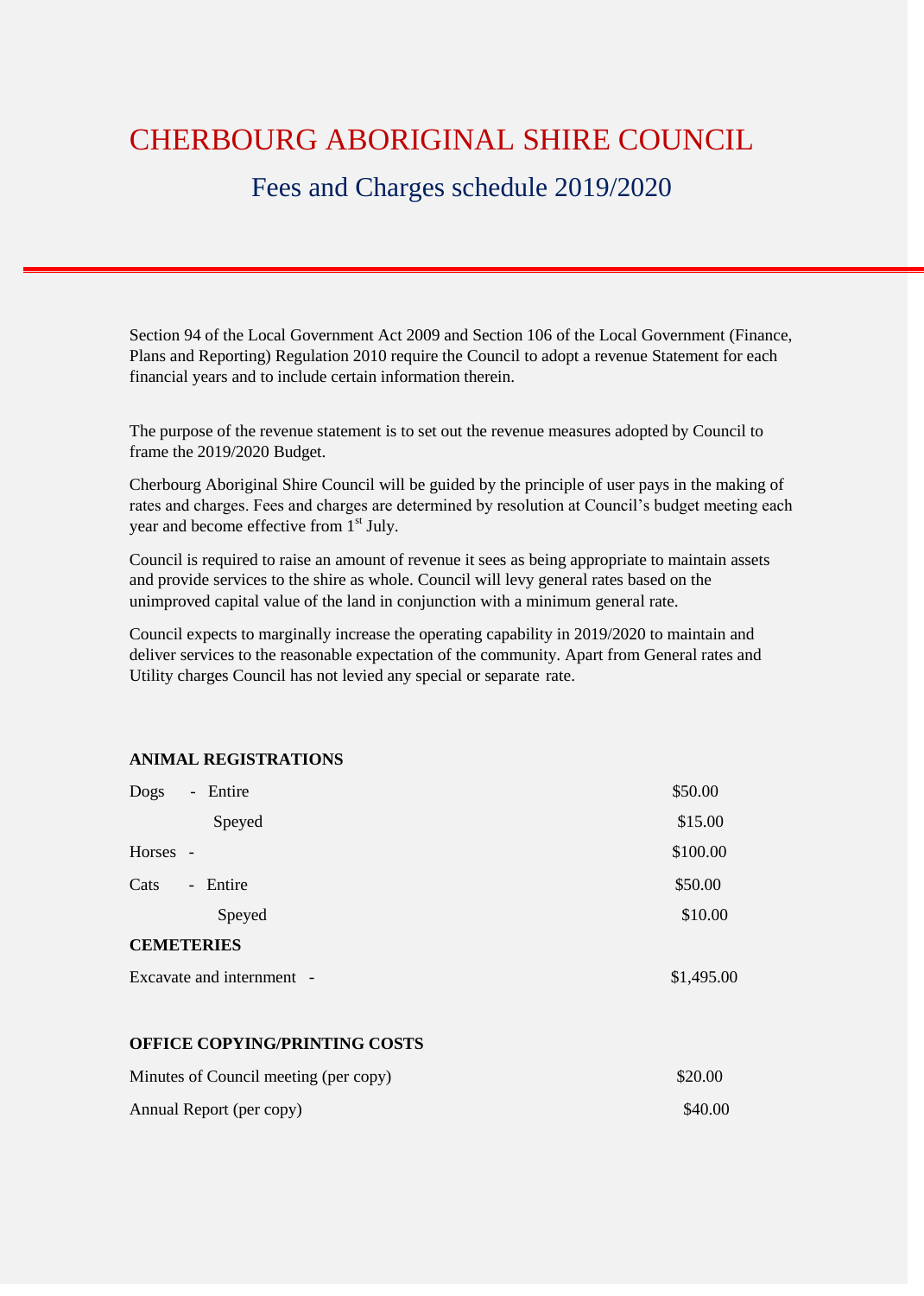| Photocopies (per page)    | - A4 (black $&$ white)   | \$0.20 |
|---------------------------|--------------------------|--------|
|                           | $- A3$ (black $&$ white) | \$0.25 |
|                           | $- A4 (Colour)$          | \$0.50 |
|                           | $- A3$ (Colour)          | \$0.60 |
| Outgoing faxes (per page) |                          | \$1.00 |

#### **HIRE OF BUILDINGS**

| SERVICE CHARGES – (increase of 3% from 2018/2019 charges) |          |  |  |  |
|-----------------------------------------------------------|----------|--|--|--|
| Key Security (returned if Key is returned back)           | \$100.00 |  |  |  |
| Bond per event (returned if building left clean/undamaged | \$200.00 |  |  |  |
| Hall Hire – Gundoo Day Care (per day)                     | \$20.00  |  |  |  |
| <b>Training Room</b>                                      | \$150.00 |  |  |  |
| <b>Sports Complex</b>                                     | \$150.00 |  |  |  |
| <b>Community Hall</b>                                     | \$500.00 |  |  |  |

|                   | Sewerage - 1 Pedestal                     | \$465.56   |
|-------------------|-------------------------------------------|------------|
|                   | - Extra Pedestal                          | \$397.58   |
| Water             | - per connection (residence)              | \$458.35   |
|                   | - Per connection (organization)           | \$908.46   |
| Garbage - per bin |                                           | \$397.58   |
|                   | Churches - Service Fees (per year)        | \$477.92   |
|                   | Internal Housing Charges – (per dwelling) | \$2,013.65 |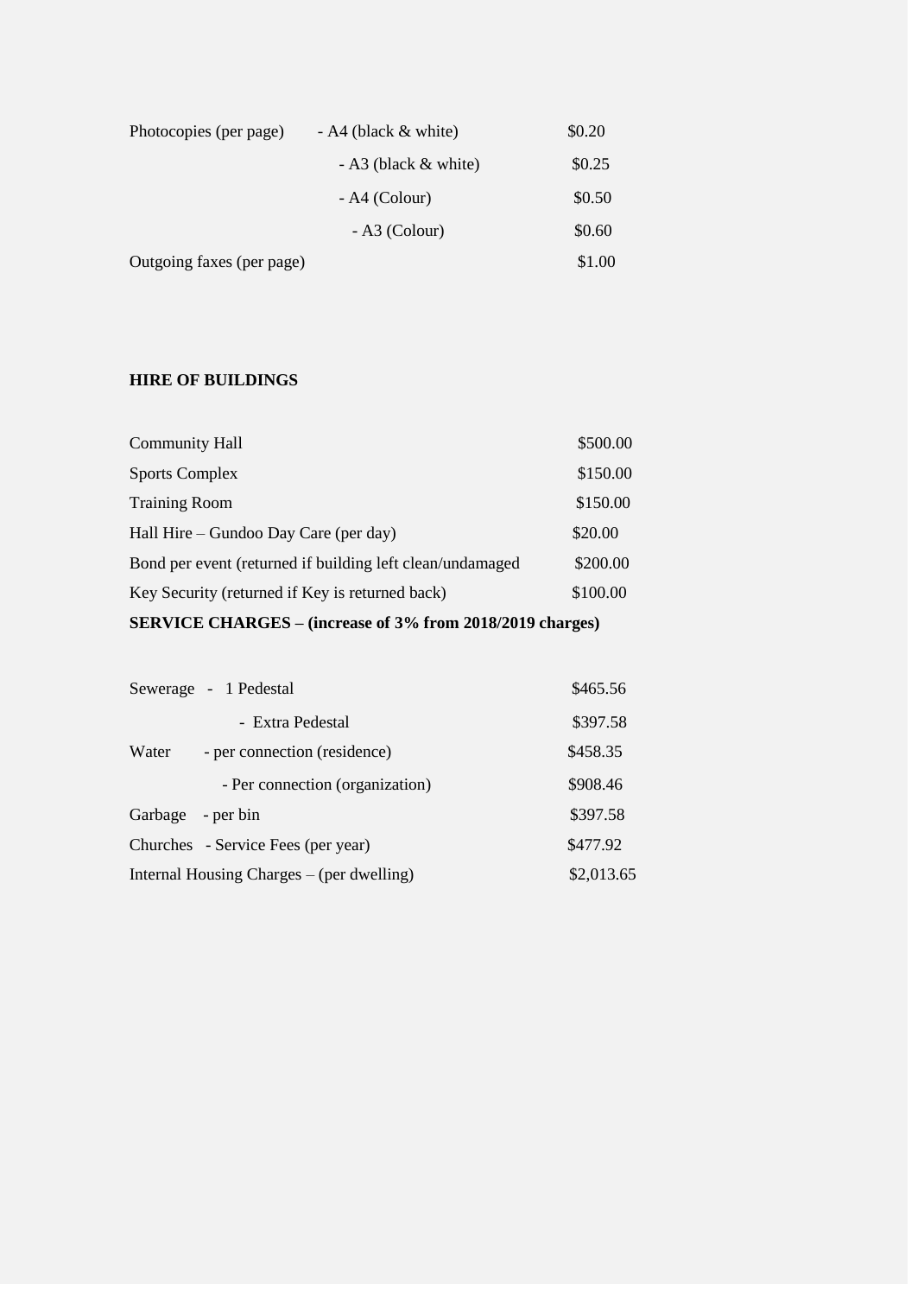# **Plant & Equipment Charge Out Rates**

## **Including Operator**

| <b>Plant</b>               | <b>Rate per Hour</b> |
|----------------------------|----------------------|
| <b>HIAB</b> Truck          | \$85.00              |
| <b>Tip Truck</b>           | \$85.00              |
| <b>Bobcat</b>              | \$75.00              |
| D6 Dozer                   | \$115.00             |
| <b>Backhoe</b>             | \$115.00             |
| Excavator                  | \$85.00              |
| Tractor                    | \$75.00              |
| Roller                     | \$75.00              |
| Zero Turn Mower            | \$50.00              |
| High Pressure Water Jetter | \$120.00             |

# **Excluding Operator**

| <b>Plant</b>       | <b>Rate per Hour</b> |
|--------------------|----------------------|
| <b>HIAB</b> Truck  | \$60.00              |
| Tip Truck          | \$60.00              |
| <b>Bobcat</b>      | \$50.00              |
| D6 Dozer           | \$90.00              |
| <b>Backhoe</b>     | \$90.00              |
| Excavator          | \$60.00              |
| Tractor            | \$50.00              |
| Roller             | \$50.00              |
| Zero Turn Mower    | \$25.00              |
| <b>Rock Hammer</b> | \$30.00              |
| <b>Broom</b>       | \$30.00              |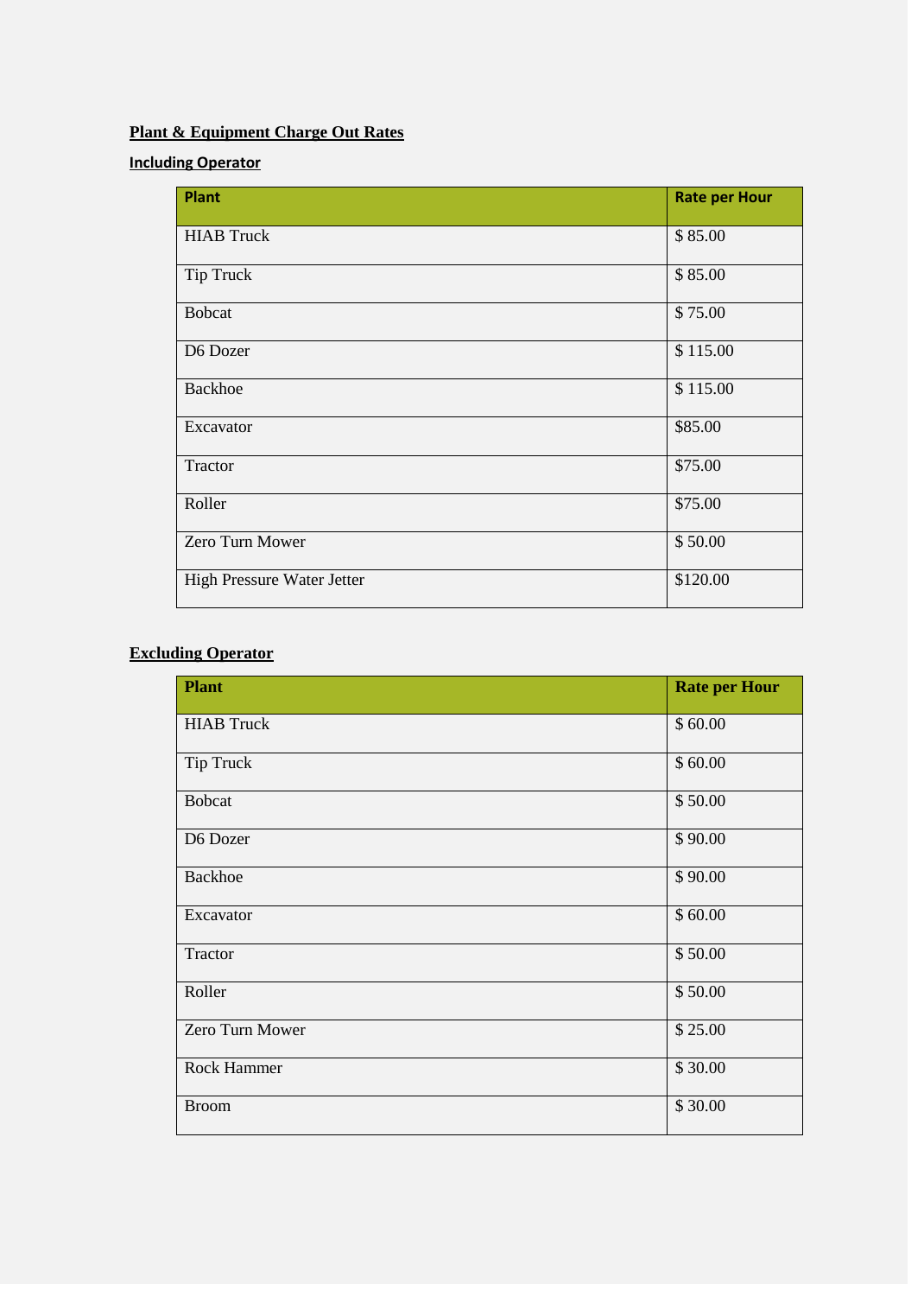

# REVENUE POLICY

# **Origin / Authority**

## **1. Local Government Act 2009**

### **2. Local Government (Finance, Plans & Reporting) Regulation 2012**

**Policy**

**This Policy sets out the principles used by Council for:** 

- **Levying rates (service charges);**
- **Granting rates (service charges) concessions; and**
- **Recovering overdue rates (service charges).**

#### **Principles used in Making Rates and Service Charges:**

In general Council will be guided by the principle of user pays in the making of rates and charges. Council will also have regard to the principles of:

- Transparency in the making of rates and charge;
- Having in place a system of charges that is simple and inexpensive to administer;
- Equity by taking account of the different levels of capacity to pay within the local community; and
- Flexibility to take account of changes in the local economy.

#### **Principles used in Levying Rates and Charges:**

In levying rates and charges Council will apply the principles of:

- Making clear what is the Council's and each payers' responsibility to the service charges system;
- Making the levying system simple and inexpensive to administer; and
- Timing the levy of service charges to take into account the financial cycle of local economic activity, in order to assist smooth running of the local economy;